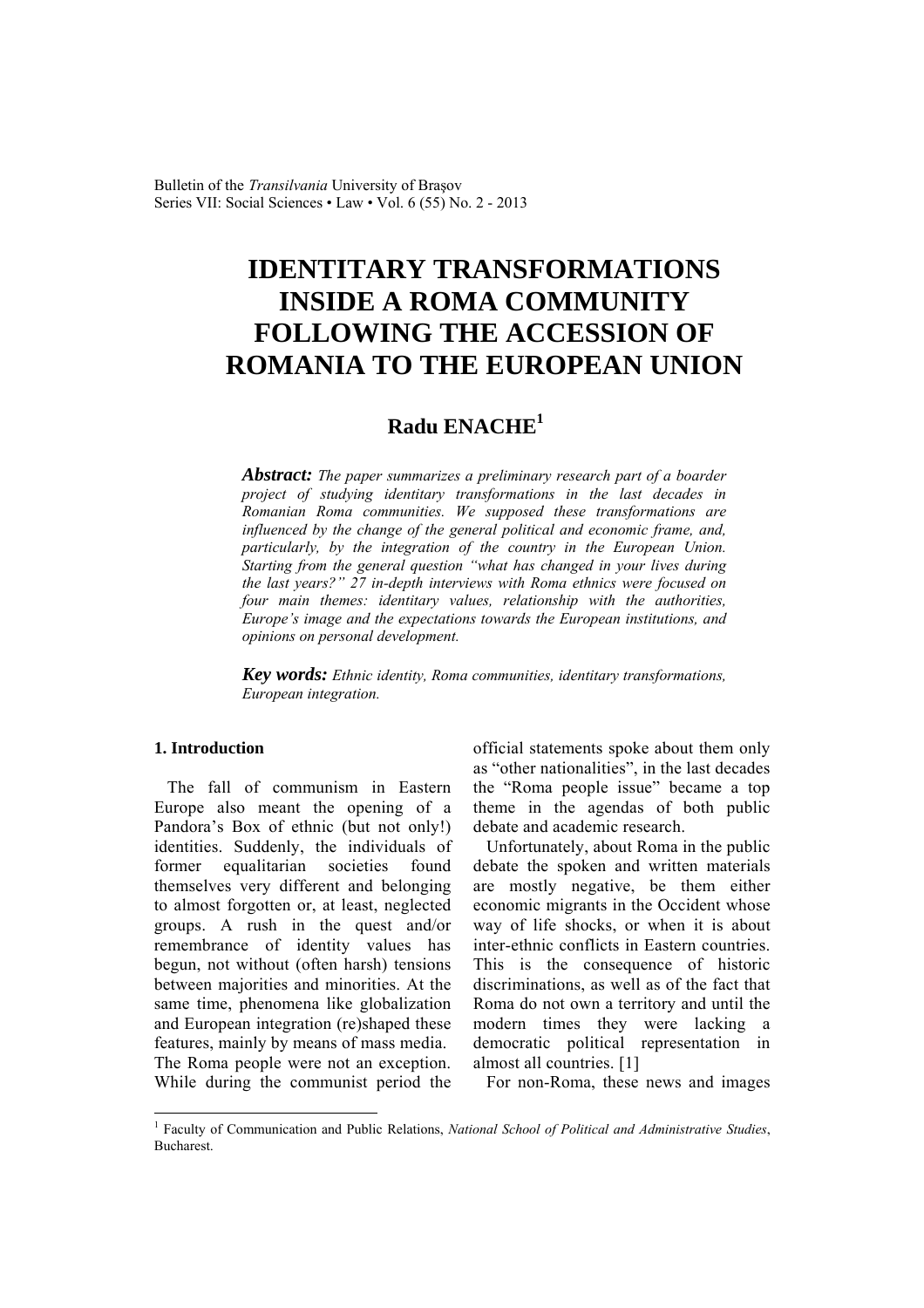circulated by mass-media strengthen historic stereotypes: Roma people are thieves, beggers, dirty, unable to adapt to civilised life. Very recently, the French minister of interior Manuel Valls affirmed that "These populations [Roma] ways of life are very different than ours and are obviously conflicting [local populations way of lifel" [8].

So, the image of Roma people is covered with stereotypes and this makes it one of the most unknown ethnies in Europe.

But how do Roma see themselves? Beyond which threshold an identity value becomes a defect or even a threat for the Others? A number of Roma intellectuals have struggled for the rights of minority and for the implementation of affirmative policies towards Roma people. These efforts were reasoned sociologically, economically or from a cultural and anthropologic point of view. The Roma issue has been studied very limitedly from the communication point of view, at least in Romania. The present paper is a small contribution derived from this approach.

According to the theory of social identity, in order to get a positive social identity, the individuals must "struggle". The *social identity* thus results from belonging to a group and sums up the effects of a *comparison* made by an individual between s/he's own group (ingroup) and and other groups (outgroups). An individual's choice of a group is determined by the degree that group helps him/her in creating a positive social identity [7]. In this respect the communicational approach is crucial.

As form of social organisation, in the classical approach, the ethnicity was considered as an "absolute essence". Regarded as a *stage* of evolution, the ethnicity has served the political ideology of *assimilationism*, especially in the United States. A statement which appears

important to, especially from the Roma issue, is the *indigenism*: "...this concept refers to a primordial identity, to «traditional» peoples having durable ways of life which last from immemorial times" [5].

Nowadays, Roma communities are structured in clans, such as blacksmiths (fierari), coppersmiths (caldarari), wood workers (rudari) etc. [1], [3]. As previous studies have shown, the strongest identity of a Roma individual is related to his/her clan ("neam") culture and values and relations between clans are limited and, sometimes, controversial. [6]

# **2. Objectives**

Within the Communication and Public Relations Faculty from NSPAS (SNSPA) has been initiated a wider project to research *when* and *how* do the Roma people communicate to Others the identity features/values and how and to what extent these features are sensitive to changes, in the context of the significant socio-economic and cultural pressures of the globalised world of today. The present paper is part of this project and aims to explore the opinions about identity features within an average Roma community in Romania. By "average" we understand a fairly numerous community (over 50 families), in a peripheric area of a large city, a community exposed to strong modernization influences.

The objectives of the study were: to identify those features considered by Roma people as fundamental to the ethnic identity, the extent to which these underwent changes (according to the respondents) during the last twenty years, the identification of the main vectors of change and the resistance to change.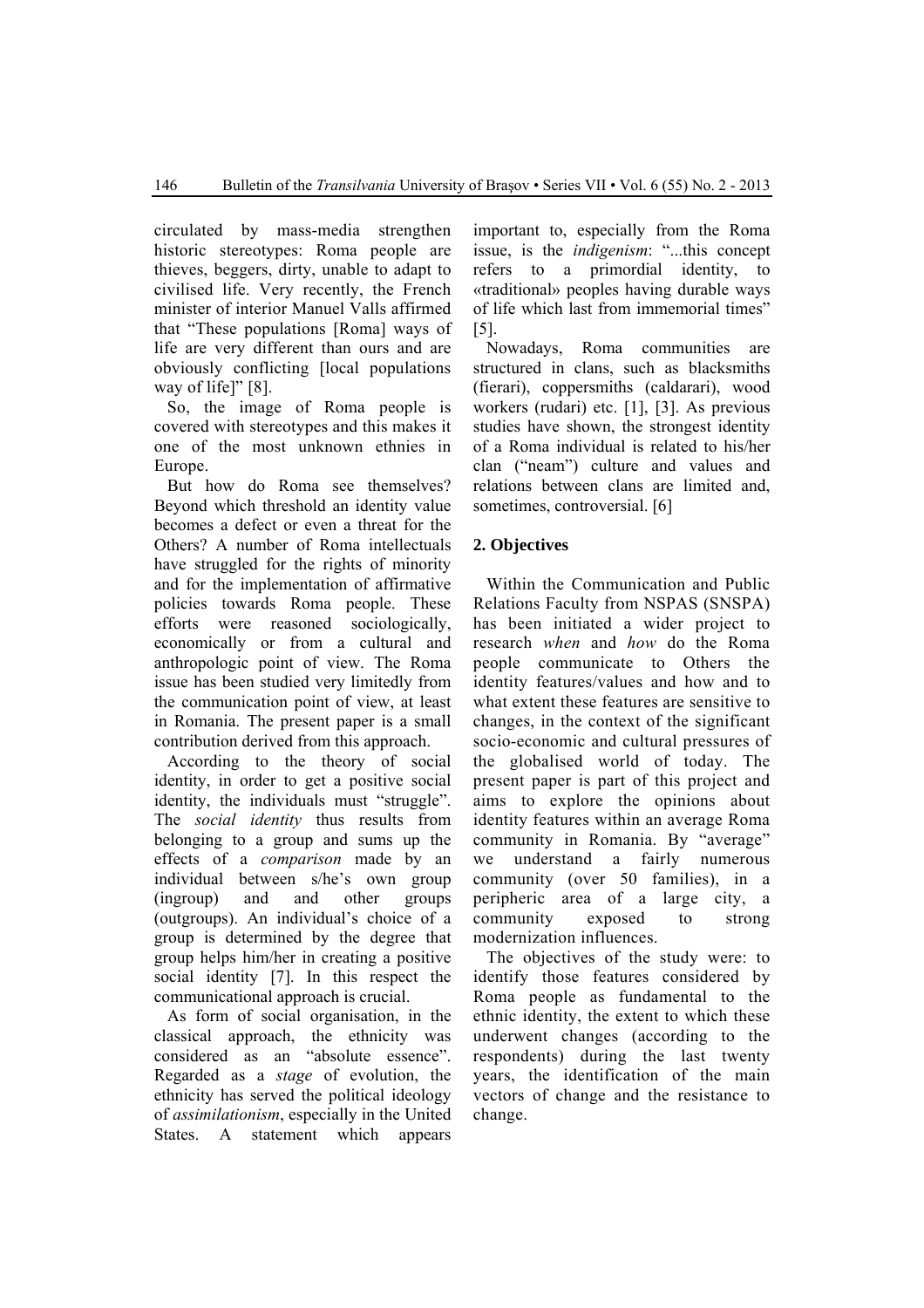#### **3. Methodology**

The study was conducted in June 2013, in Bereasca neighbourhood of the city of Ploieşti, where a poor, though not quite traditional, Roma community lives. It was a qualitative research, using the interview – half-structured as well as unstructured – as method [4]. During five days of meetings, we collected answers from 27 subjects (16 women, 11 men). 24 of them had only primary education (20 less than 8 classes), while three had attended high school. This main research was correlated with a series of six interviews made in Bucharest, with university graduated Roma persons (as an external reference group).

Starting from the general question "what has changed in your lives in the last years?" the discussions were focused on four main themes: identity values (language, customs, and family), relationship with the authorities, Europe's image and the expectations towards the European institutions and opinions on personal development (attending school and having a stable job). A special issue was the access to mass media.

#### **4. Results and Discussions**

The analysis of answers highlighted a series of interesting, although quite contradictory elements. The postcommunist period lead to strengthening (and even refreshing) of the traditional identity features of Roma communities, especially those regarding folklore, language and the re-evaluation of "ethnicity" in a general sense.

As for the identity values, the respondents considered, with no exception, that family and family ties (mostly kinship) as the most important value. The aggregation of community is centered on family and family ties. Within the family, from generation to generation, is transmitted the knowledge about good and bad (or, in the respondents' terms: about "pure and impure"), about the community hierarchy and the respect for parents.

A very important family aspect is the marriage and the way this is contracted. Generally, the marriage outside Roma community is rejected; only the situation of a Roma man marring a non-Roma woman is tolerated. Rejected, too, but less strictly, is the marriage of Roma individuals belonging to different Roma clans ("neamuri").

All the respondents emphasized that although the Roma marriages are not made official at the civil service; they resist in time and do not shatter. The explanation given by the respondents was that the marriages are made at very young ages, therefore their mentality is formed such as life is inconceivable for an individual without the husband, respectively the wife. This tradition of marriage at an early age is considered fundamental, a way to ensure a stable future for the children.

Another fundamental element is the buying of bride. According to answers, "a girl [virgin] is bought with a lot of money, starting from 5000 euro and even with 10000 euro, sometimes even more or with gold coins". However, these sums are offered only in rich families.

The marriage of a Roma man to a Romanian woman is somewhat tolerated, while a marriage of a Roma woman to a Romanian man is rejected; the latter one is approved only by and for the persons "who have school".

Curious enough for non-Roma, the respondents gave less importance to Romani language, as identity element, than to the family. Just one of the respondents did not know Romani language, two of them know it but do not use it frequently and the rest proudly declared they speak it and they only speak Romanian when among Romanians.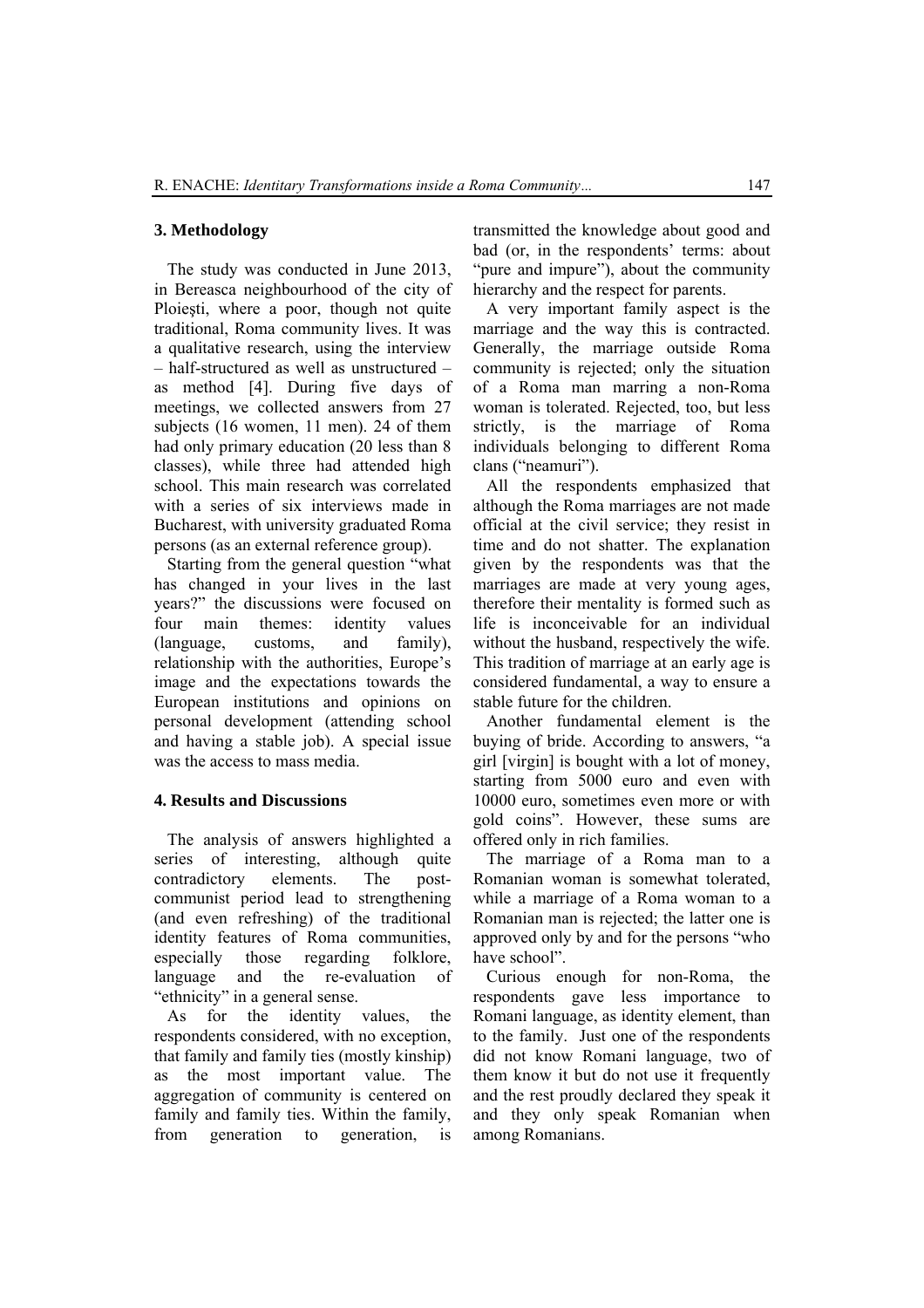The Romani language is considered "very beautiful", "full of warmth and love", "language first spoken". However, at the open question "which are the things you consider a Roma person is Roma?", the language was not spontaneously mentioned. It is plausible to consider that the language being until recently only an oral language and even now with various standards in different countries, the language is not considered by Romas as defining the ethnic identity. In other words, the interviewed Roma individuals seemed to consider as identity elements only those seen and having a clear significance to the Others.

Another argument is the high identity importance Roma give to the traditional costumes, especially for women. The respondents agreed that the clothes "show we are Roma" and that they are "proud to be Roma", contrary to the communist period, when they were "afraid to admit it".

Regarding the traditional costumes, only three of the respondents do not wear them, two of them being students and explaining they do not wear it as not to be differentiated from their Romanian colleagues. Another responded that she wears the traditional clothes when going at parties among Roma, but at work or in town they wear common clothes.

The costume is wear out of respect for the elderly, all respondents – excepting the four mentioned above – said so got dressed their ancestors and so they do. However, from the answers one can notice that wearing the traditional costumes is not always free will behaviour; the group exerting a strong pressure. At the question "how would you react if the children would not wish to wear it?", the majority said this was not possible, that even force might be used and the traditional clothes would be respected and wore. 16 respondents (14 women, 2 men) said they

proudly wear their costumes and do not intend to give them up, the clothes being part of "our way of being".

Therefore, the feeling of belonging to the ethnic group exists, manifested by wearing voluntarily the traditional clothes, but there is also a very strong social constrain, mainly from the family. Especially the girls are educated from an early age in the respect, knowledge and acceptance of traditions. The prevalent opinion (20 answers) is that girls who give up the traditional clothes are "whores" and are automatically excluded from the community.

As for the future of the ethnie, of its identity, the respondents unanimously consider this is not in danger, that traditions will be further respected, in spite of small modifications.

However, one can notice the different way of thinking of those with a higher level of education. So, if the older ones say the traditional clothes will never be given up, those graduating more than the primary cycle agree that giving up gypsy clothes is necessary for a better social integration, to avoid the differentiation of Roma and Romanians. One of the respondents, a student considers in the future it is possible to give up the traditional clothes, without affecting the cultural identity.

The relationship with the authorities and with the majoritary population was in general considered as unsatisfying. Only two affirmed it is  $, good$ ", four said it is  $, so$ and so" and the rest said it is bad. The city hall is not interested in the problems of the neighbourhood and the central authorities show interest for the Roma only during election times.

As for the democratic regime and the opening which came with the European integration, the answers were positive, but reserved. The opinions were rather conformists: "it is good" (7 answers, all from youngs), "I'd gladly travel [in West],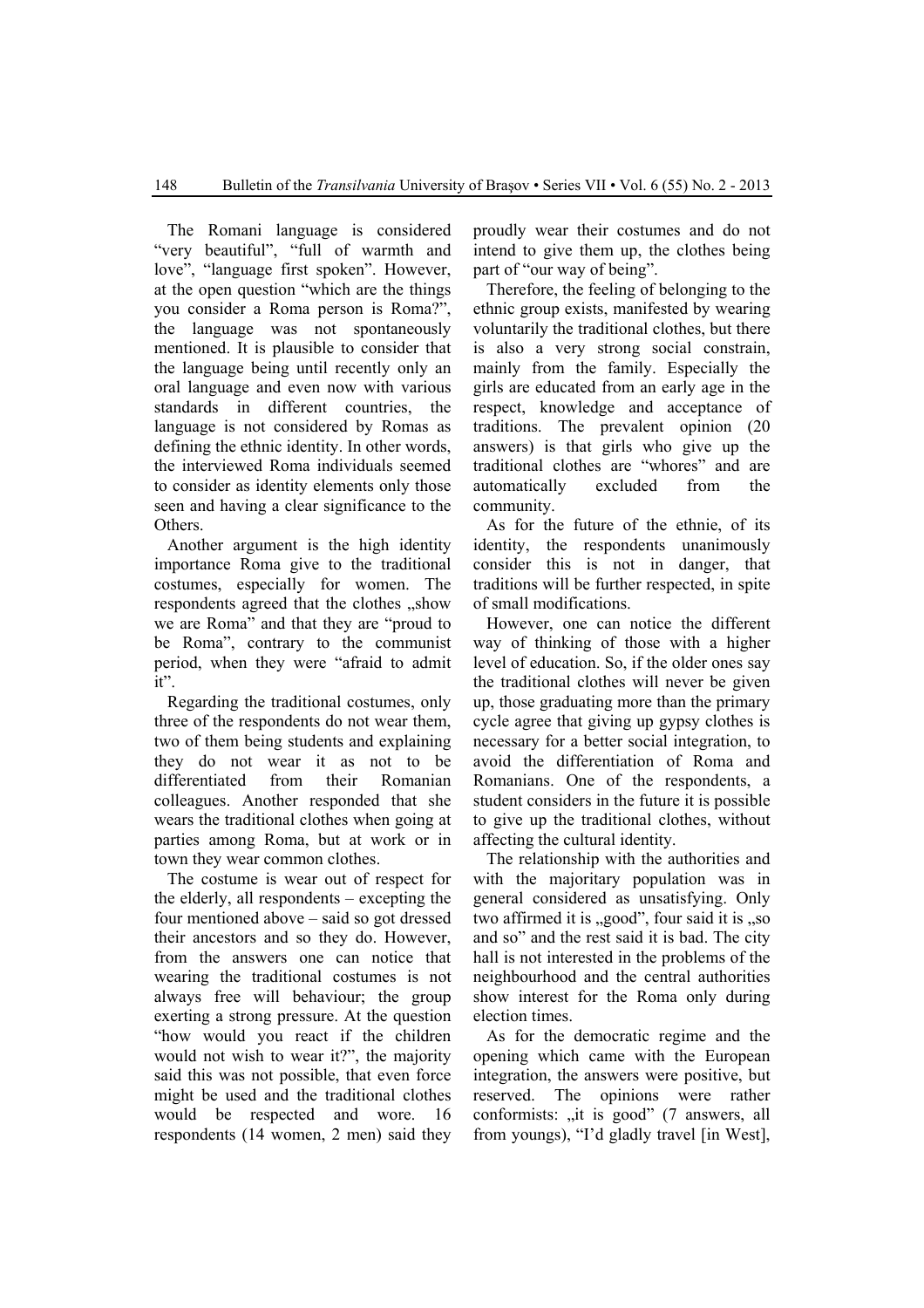but I'd not stay there"  $(3 \text{ answers})$ , they [Westerners] came to us, too, with support"  $(4 \text{ answers})$ , maybe these young ones will go there to earn better" (11 answers, with small variations).

At this point an influence of the European integration process was obvious – both from the media and by the meaning of institutions. However, this process, twinned with the difficulties generated by the economic crisis, rather lead to a sort of enclavisation than to the outlook of a steady development. The respondents (especially the elders) often expressed regrets towards the communist period, when "the State gave us jobs", deplored the community's isolation, but, at once, perceived the European integration as an opportunity for the Roma people, not as much as a way for economic migration (none of the respondents in Bereasca had travelled to Western Europe), but as a more powerful authority, able to urge the Romanian government to support the Roma communities.

The study highlighted also a very low interest in institutional communication/cooperation with other Roma communities and, therefore, mistrust or scepticism towards the Roma political parties or NGOs. 16 respondents affirmed, with small variations, that "ours [Roma NGOs] make us promises and make money on behalf of us"

A number of questions referred to media consumption and the relationship of the community with the outside world. If the presence of the TV set in all the families of the respondents is not a surprise, less expected it was to notice that going to school is regarded contradictorily.

On one side, school is considered good for small children and especially for boys (as they may, afterwards, to "get the driver licence"), on the other side, many opinions were of type: "for girls school is not good because it opens up their mind" (9

answers, seven women, two men). The agreed model would be primary school for girls and eight forms or more for boys, if they "have brains".

Whatever surprising was the importance respondents gave to direct contact with modernity: "when we go out in town, for shopping, we see what is new, what people say".

Analysing the answers shows as main vectors for change the TV and direct contact with the outside of the community.

Another investigated aspect was the receptivity to, and the availability for changes in some identity features (marriage and clothing), for a better economic and social integration with the majority.

Quite interesting, if it was foreseeable that the younger people, with higher education, will accept these changes, we found a sharp division between men and women, the latter being far more conservative. The decreasing order of the acceptance of these changes is: young men, elder men, young women and elder women.

For example, if marriage between a Romanian man and a Roma woman was rejected by all of the respondents, young men (3) also expresses opinions such as "feelings and seriosity matters, not ethnicity", the mature men agreed at al large extent that marriages between Roma men and non-Roma women can exist, young women said marriages should be only between Roma partners while older women restricted marriages only to Roma of the same clan/group.

The same opening for change was noticed regarding clothing: young men accepted the idea that girls, too, can get dressed untraditionally, while older women totally excluded this possibility.

A strictly qualitative interpretation of the above data could be that the postcommunist transformation period lead,